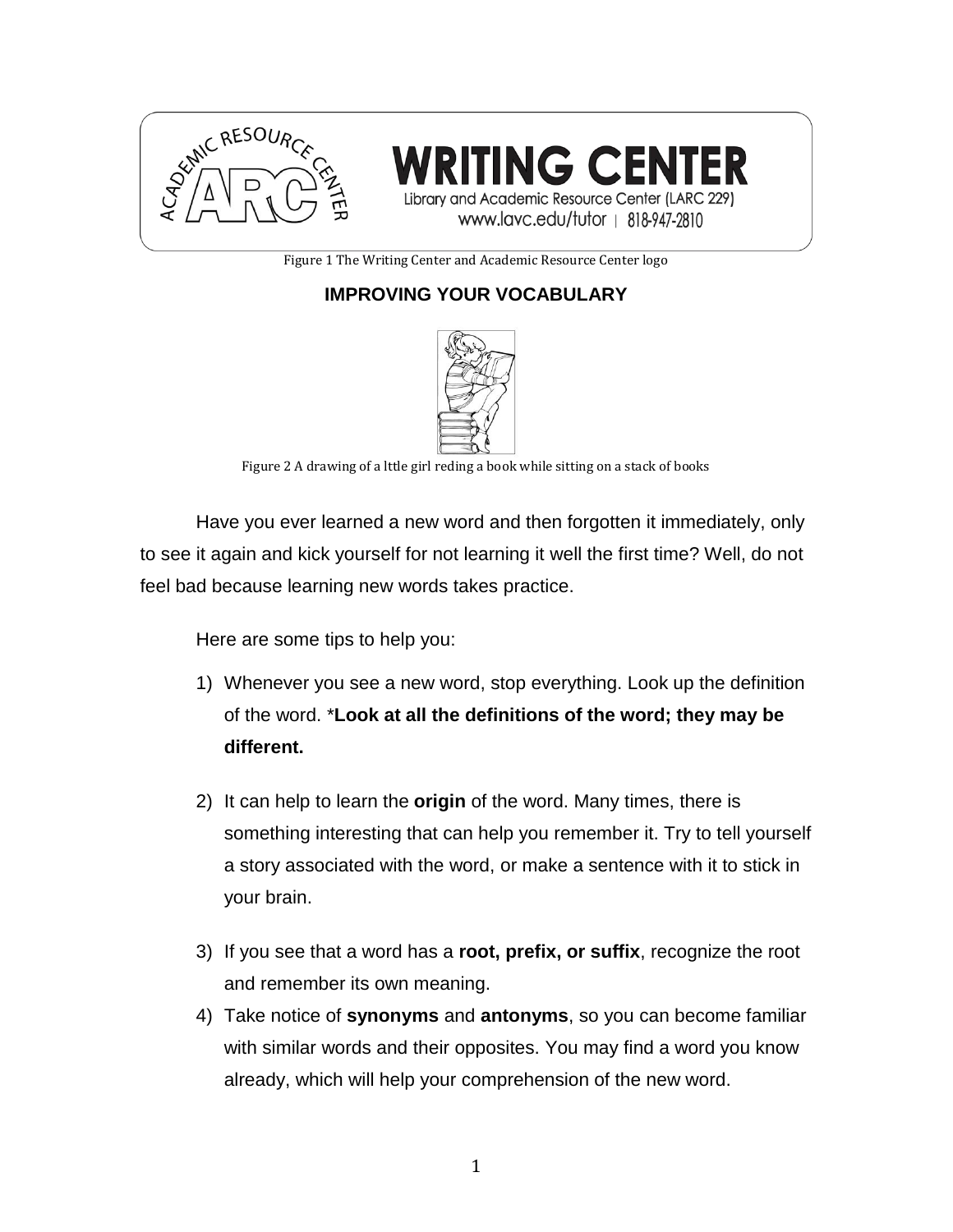- 5) **Write some sentences** with your new word. You can also type the word into the search engine on your Internet browser and read articles that use the word. Practice using the word's synonyms and antonyms.
- 6) Believe it or not, **learning a new language** helps your English. For example, the word for "teeth" in Italian is "i *denti,*" like the English word for "dentist."
- 7) Try writing **creative sentences** with the new word. You can even write a story!
- 8) **Use your new word in conversation** that same day, with a friend in person or chatting online. If your friend does not know the word, define it for them. Teaching a new word to someone else will help you understand and remember more quickly, because you will be using your own words.
- 9) **Read, read, read**! Reading improves your vocabulary immensely. Just make sure to follow these steps to remember the words.

Imagine you come across this sentence whilst reading:

**Ex.** "**Assiduous** and frequent questioning is indeed the first key to wisdom... for by doubting we come to inquiry; through inquiring we perceive the truth..." –Pierre Abelard

1) *assiduous*- adjective- Perseverance showing care and effort.

## 2) **[assiduous \(adj.\)](http://www.etymonline.com/index.php?term=assiduous&allowed_in_frame=0)**

1530s, from Latin *assiduus* "attending; continually present, incessant; busy; constant,"

\*from *assidere* "to sit down to," thus "constantly occupied" at one's work; from *ad* "to" (see *[ad-](http://www.etymonline.com/index.php?term=ad-&allowed_in_frame=0)*) + *sedere* "to sit" (see *[sedentary](http://www.etymonline.com/index.php?term=sedentary&allowed_in_frame=0)*). The word acquired a taint of "servility" in 18c. Related: *Assiduously*; *assiduousness*.